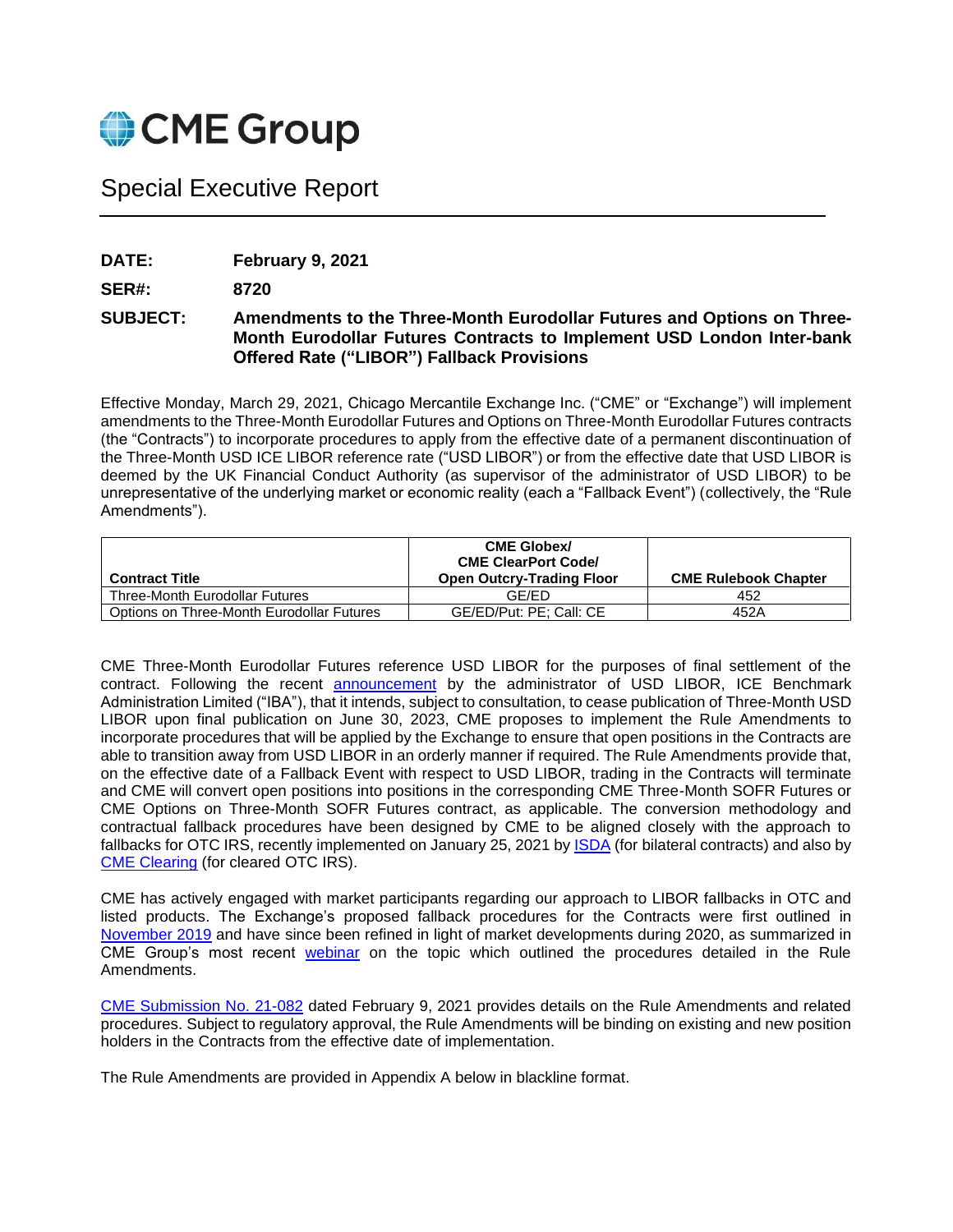Please refer questions on this subject to:

CME Group Interest Rate Products Business Line Management [InterestRate@cmegroup.com](mailto:InterestRate@cmegroup.com)

David Reif, Executive Director, Interest Rate Products [david.reif@cmegroup.com](mailto:david.reif@cmegroup.com) +1 312 648 3839

Mark Rogerson, Executive Director, EMEA Head of Interest Rate Products [mark.rogerson@cmegroup.com](mailto:mark.rogerson@cmegroup.com) +44 20 3379 3795

# **APPENDIX A CME Rulebook**

# (additions underscored)

# **Chapter 452**

# **Three-Month Eurodollar Futures**

# **45200. SCOPE OF CHAPTER**

This chapter is limited in application to Three-Month Eurodollar futures ("futures" or "contract"). In addition to this chapter, futures shall be subject to the general rules and regulations of the Exchange insofar as applicable.

Unless otherwise specified, times referenced herein shall indicate Chicago time.

# **45201. CONTRACT SPECIFICATIONS**

Each contract is valued at \$2,500 times the contract-grade IMM Index (Rule 45202.C.).

# **45202. TRADING SPECIFICATIONS**

#### **45202.A. Trading Schedule**

Contracts shall be scheduled for trading during such hours and for delivery in such months as may be determined by the Exchange.

#### **45202.B. Trading Unit**

For a contract for a given delivery month, the unit of trading shall be interest on an unsecured U.S. dollardenominated wholesale bank funding transaction, with term to maturity of three months ("three-month term"), for spot settlement on the third Wednesday of such delivery month, expressed as an interest rate per annum for which (i) such interest rate shall accrue on the basis of the actual number of days spanned by such three-month term, divided by a 360-day year, and (ii) each basis point per annum of such interest rate shall be worth \$25 per futures contract.

#### **45202.C. Price Increments**

Contract prices shall be quoted in terms of the IMM Index ("Index"), 100.0000 minus the interest rate per annum corresponding to the three-month unsecured U.S. dollar-denominated wholesale bank funding transaction specified in Rule 45202.B. (For example, an interest rate of 2.055 percent per annum shall be quoted as an Index value of 97.9450.)

1. The Nearest Expiring Contract Month

The minimum price fluctuation shall be 0.0025 Index points, equal to \$6.25 per contract.

2. All Contract Months Excluding the Nearest Expiring Contract Month

The minimum price fluctuation shall be 0.005 Index points, equal to \$12.50 per contract.

**45202.D. Position Limits, Exemptions, Position Accountability and Reportable Levels** 

The applicable position limits and/or accountability levels, in addition to the reportable levels, are set forth in the Position Limit, Position Accountability and Reportable Level Table in the Interpretations & Special Notices Section of Chapter 5.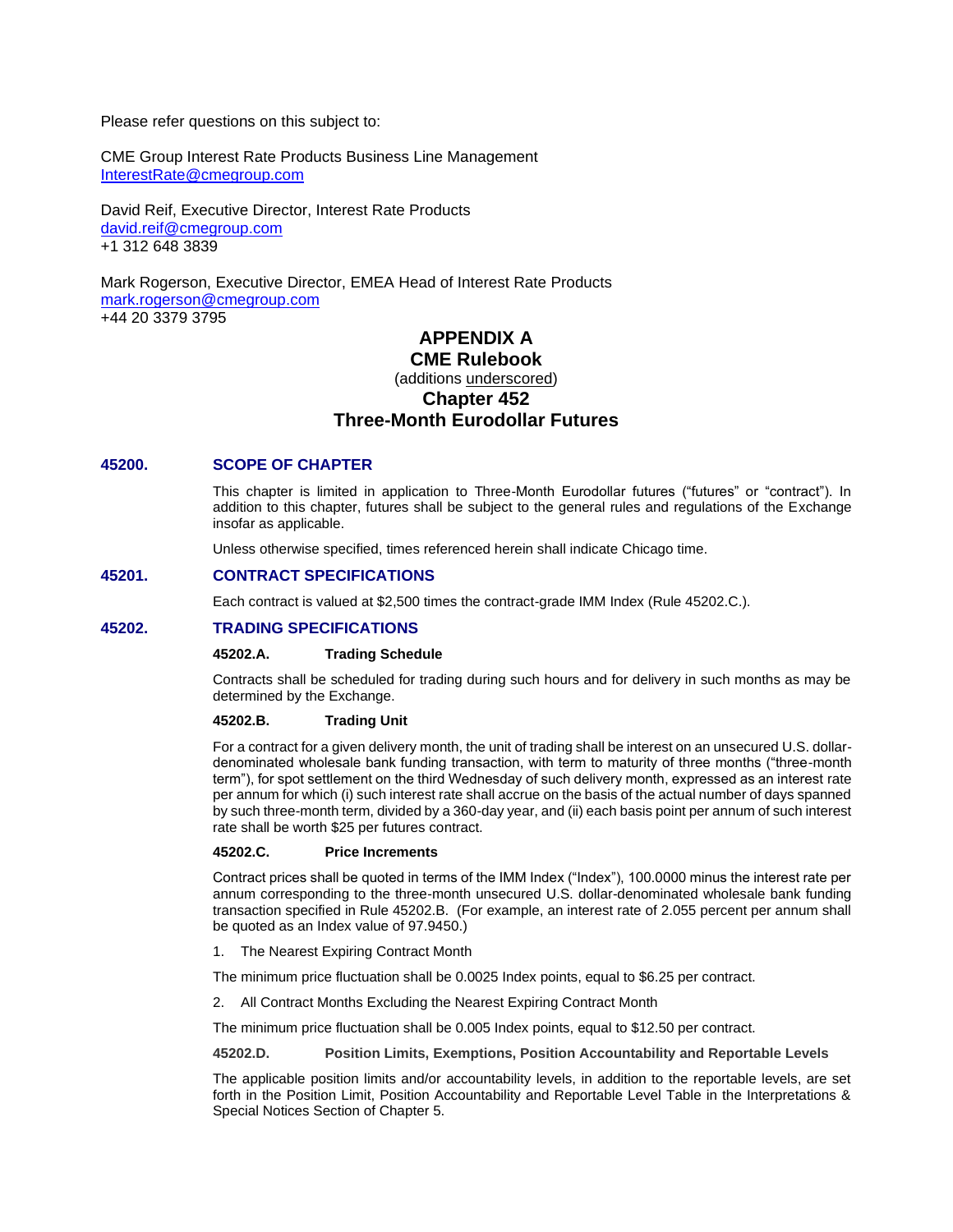A Person seeking an exemption from position limits for bona fide commercial purposes shall apply to the Market Regulation Department on forms provided by the Exchange, and the Market Regulation Department may grant qualified exemptions in its sole discretion.

Refer to Rule 559 for requirements concerning the aggregation of positions and allowable exemptions from the specified position limits.

#### **45202.E. Special Price Fluctuation Limits**

At the commencement of each trading day, the contract shall be subject to special price fluctuation limits as set forth in Rule 589 and in the Special Price Fluctuation Limits Table in the Interpretations & Special Notices Section of Chapter 5.

#### **45202.F.[Reserved]**

#### **45202.G. Termination of Trading**

Trading in an expiring contract shall terminate at 11:00 a.m. London time on the second London bank business day immediately preceding the third Wednesday of the contract's named month of delivery.

#### **45202.H. [Reserved]**

# **45203. SETTLEMENT PROCEDURES**

Delivery shall be by cash settlement.

#### **45203.A. Final Settlement Price**

Subject to Rule 45236, t<sub>The final settlement price of an expiring contract shall be 100.0000 minus the</sub> three-month U.S. dollar ICE LIBOR wholesale funding rate ("rate") for the second London bank business day immediately preceding the third Wednesday of the contract's named month of delivery. Such rate shall be as determined, and as first published, by ICE Benchmark Administration Limited. The value of such rate, so published, shall be rounded to the nearest 0.0001 percentage points per annum. Tie values, i.e., any such values ending in 0.00005, shall be rounded up. (For example, a rate of 8.65625 percent would be rounded up to 8.6563 percent, and then subtracted from 100.0000 to determine a contract final settlement price of 91.3437.)

# **45203.B. Final Settlement**

Clearing members holding open positions in a contract at the time of termination of trading in that contract shall make payment to or receive payment from the Clearing House in accordance with normal variation performance bond procedures based on a settlement price equal to the final settlement price.

# **45204.-35. [RESERVED]**

# **45236. REFERENCE RATE FALLBACK EVENT PROCEDURE**

# **45236.A. Fallback Announcement**

With respect to the rate in Rule 45203.A., in the event of any of:

(i) a public statement or publication of information by or on behalf of the administrator of the rate announcing that it has ceased or will cease to provide the rate permanently or indefinitely, provided that, at the time of the statement or publication, there is no successor administrator that will continue to provide the rate;

(ii) a public statement or publication of information by the regulatory supervisor for the administrator of the rate, the central bank for the currency of the rate, an insolvency official with jurisdiction over the administrator for the rate, a resolution authority with jurisdiction over the administrator for the rate or a court or an entity with similar insolvency or resolution authority over the administrator for the rate, which states that the administrator of the rate has ceased or will cease to provide the rate permanently or indefinitely, provided that, at the time of the statement or publication, there is no successor administrator that will continue to provide the rate; or

(iii) a public statement or publication of information by the regulatory supervisor for the administrator of the rate announcing that:

(A) the regulatory supervisor has determined that such rate is no longer, or as of a specified future date will no longer be, representative of the underlying market and economic reality that such rate is intended to measure and that representativeness will not be restored, and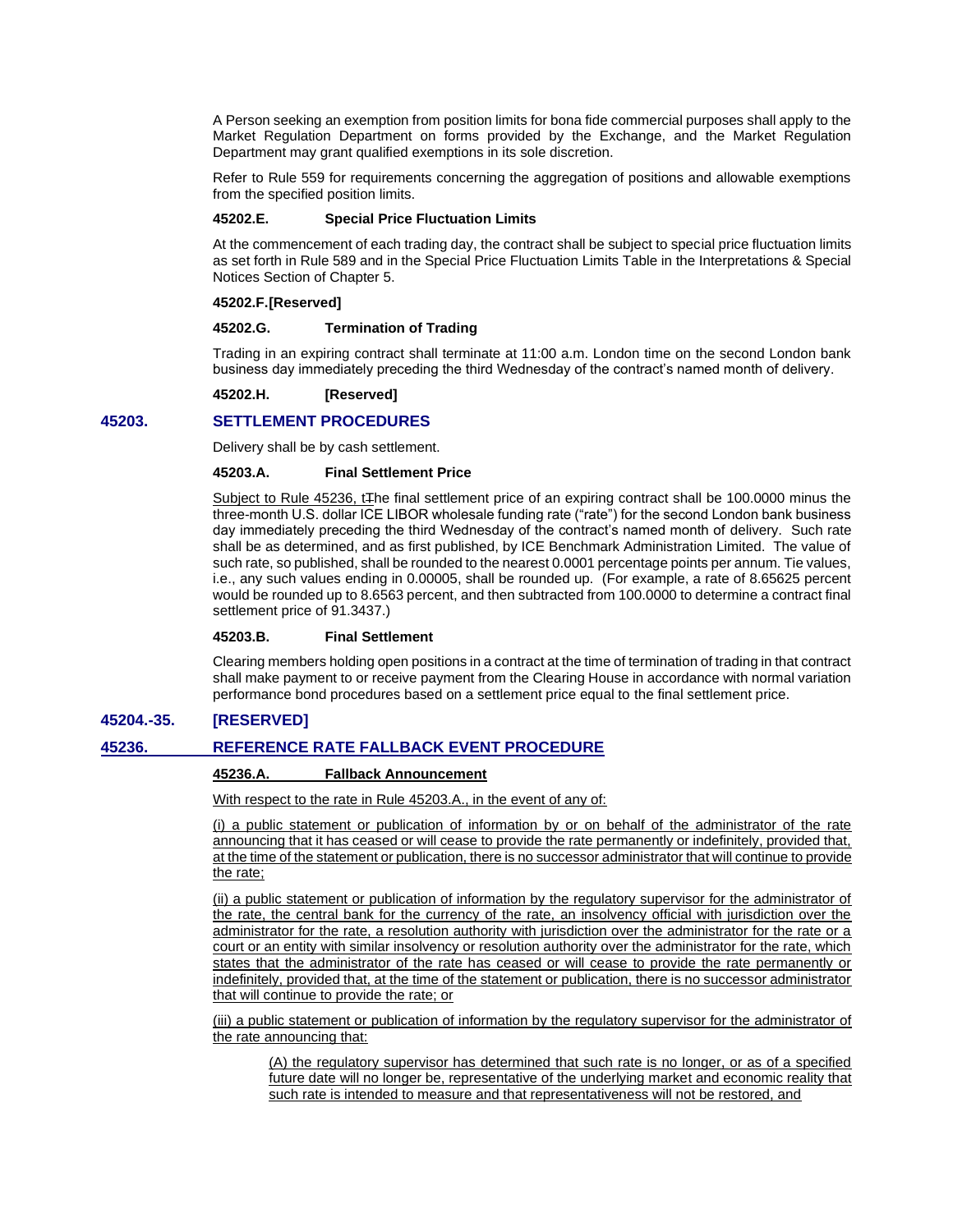(B) it is being made in the awareness that the statement or publication will engage certain contractual triggers for fallbacks activated by pre-cessation announcements by such supervisor (howsoever described) in contracts,

(a "USD 3M LIBOR Fallback Announcement"), the Exchange shall utilize the process in Rule 45236.B.

# **45236.B. Eurodollar Fallback Effective Date**

In the event of a USD 3M LIBOR Fallback Announcement, with effect from the date of:

- (i) the first date on which the rate is no longer provided; or
- (ii) the first date on which the rate is non-representative by reference to the most recent statement or publication referred to in Rule 45236.A(iii) and even if the rate continues to be provided on such date,

(the "Eurodollar Fallback Effective Date"), the Exchange shall convert open positions in the contract on the Eurodollar Fallback Effective Date into corresponding positions in another Exchange contract in accordance with the process in Rule 45236.C.

#### **45236.C. Fallback Procedure**

On the Eurodollar Fallback Effective Date, each open position in the contract shall be terminated at the most recent daily settlement price for the contract on the Eurodollar Fallback Effective Date and replaced with a corresponding open position in CME Three-Month SOFR Futures (Chapter 460) (a "Replacement Position").

The Replacement Position shall be assigned to a position holder by the Exchange in accordance with the following procedure:

- (i) the Replacement Position in CME Three-Month SOFR Futures shall be equal in trading unit size and direction to the position in the contract and with the same delivery month; and
- (ii) the price at which the Replacement Position is assigned to the position holder (the "Assignment Price") shall be determined by the Exchange and shall be equal to:
	- (A) the most recent daily settlement price for the contract on the Eurodollar Fallback Effective Date,

plus

(B) a value adjustment amount which shall be equal to the Spread Adjustment for the rate in Rule 45203.A. published by Bloomberg Index Services Limited and calculated in accordance with industry agreed conventions for fallback events for over-the counter swaps referencing the rate in Rule 45203.A.

#### **45236.D. Clearing of the Replacement Position**

Clearing of the Replacement Position shall be subject to the Rules for CME Three-Month SOFR Futures (Chapter 460), including for the avoidance of doubt the determination of daily and final settlement prices in respect of each Replacement Position, from the Eurodollar Fallback Effective Date.

# **45236.E. Termination of Trading**

On the Eurodollar Fallback Effective Date, trading in the contract shall be terminated and the contract shall no longer be available for trading on the Exchange with immediate effect.

(End Chapter 452)

# **INTERPRETATIONS AND SPECIAL NOTICES RELATING TO CHAPTER 452**

The Exchange has entered into an agreement with ICE Benchmark Administration Limited which permits the Exchange to use ICE LIBOR as the basis for settling Three–Month Eurodollar futures contracts and to refer to ICE LIBOR in connection with creating, marketing, trading, clearing, settling and promoting Three–Month Eurodollar futures contracts.

Three–Month Eurodollar futures contracts are not in any way sponsored, endorsed, sold or promoted by ICE Benchmark Administration Limited, and ICE Benchmark Administration Limited, has no obligation or liability in connection with the trading of any such contracts. ICE LIBOR is compiled and calculated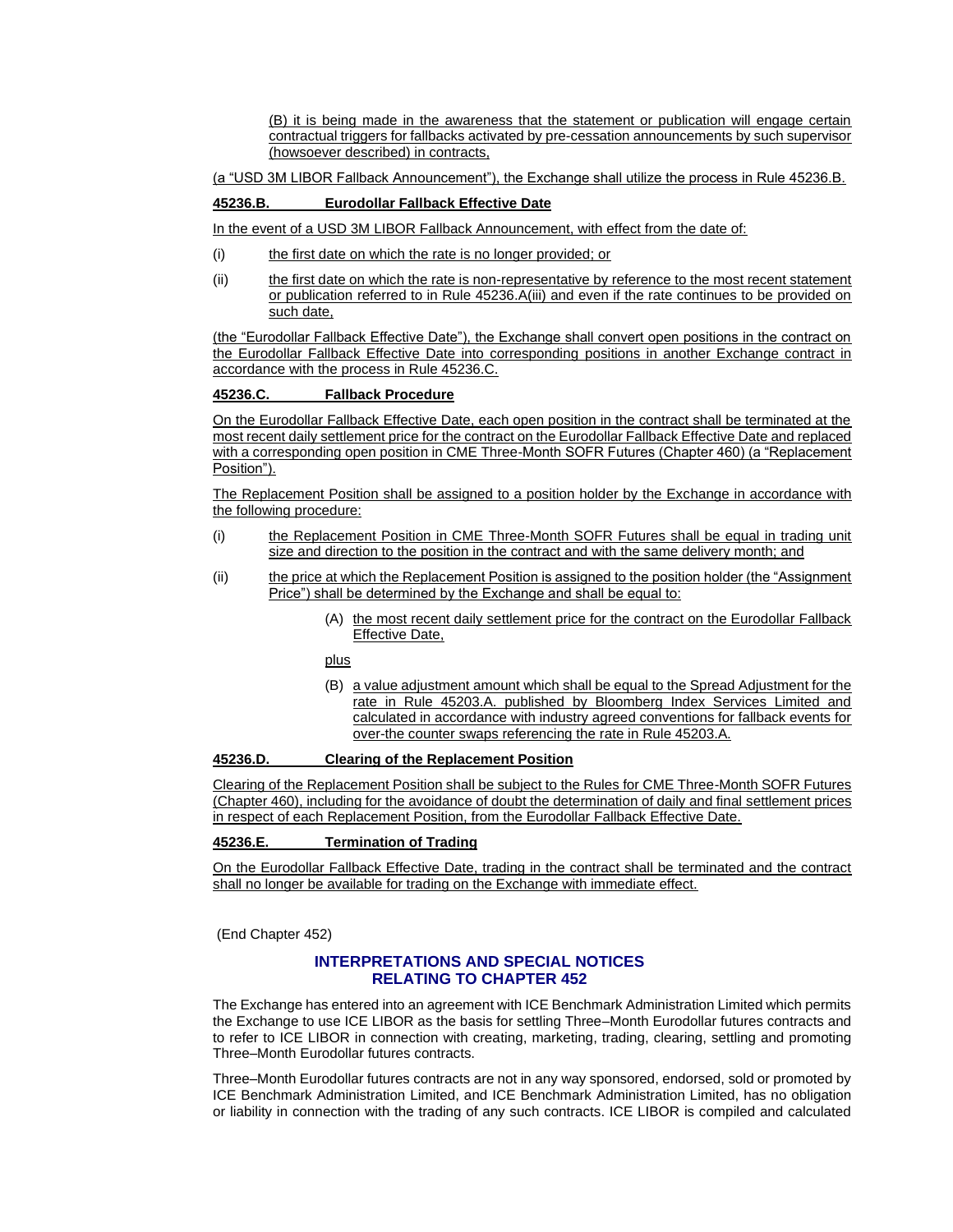solely by ICE Benchmark Administration Limited. However, ICE Benchmark Administration Limited, shall not be liable (whether in negligence or otherwise) to any person for any error in ICE LIBOR, and ICE Benchmark Administration Limited, shall not be under any obligation to advise any person of any error therein.

ICE BENCHMARK ADMINISTRATION LIMITED MAKES NO WARRANTY, EXPRESS OR IMPLIED, EITHER AS TO THE RESULTS TO BE OBTAINED FROM THE USE OF ICE LIBOR AND/OR THE FIGURE AT WHICH ICE LIBOR STANDS AT ANY PARTICULAR TIME ON ANY PARTICULAR DAY OR OTHERWISE. ICE BENCHMARK ADMINISTRATION LIMITED MAKES NO EXPRESS OR IMPLIED WARRANTIES OF MERCHANTABILITY OR FITNESS FOR A PARTICULAR PURPOSE FOR USE WITH RESPECT TO THREE–MONTH EURODOLLAR FUTURES CONTRACTS.

# **Chapter 452A Options on Three-Month Eurodollar Futures**

# **452A00. SCOPE OF CHAPTER**

This chapter is limited in application to options on Three-Month Eurodollar futures ("options"). In addition to this chapter, options shall be subject to the general rules and regulations of the Exchange insofar as applicable.

Unless otherwise specified, times referenced herein shall refer to and indicate Chicago time.

# **452A01. OPTION CHARACTERISTICS**

#### **452A01.A. Contract Months and Trading Hours**

Options shall be listed for expiration on such dates and shall be scheduled for trading during such hours as may be determined by the Exchange

#### **452A01.B. Trading Unit**

The trading unit shall be an option to buy in the case of the call, or to sell in the case of the put, one Three-Month Eurodollar futures contract (Chapter 452).

#### **452A01.C. Minimum Fluctuations**

The price of an option shall be quoted in IMM Index points corresponding to such option's underlying futures contract (Rule 452A01.D). Pursuant to Rules 45202.C., each 0.01 IMM Index point signifies one (1) basis point per annum of interest rate exposure in such underlying futures contract's Trading Unit (Rule 45202.B.), and is equal to \$25 per option contract. For example, an option contract price of 0.35 IMM Index points represents \$875 (equal to 35 basis points x \$25 per basis point per option contract).

Minimum price fluctuations shall be as follows –

### **1. Quarterly Standard Options (Rule 452A01.D.1.) Expiring in the Nearest March Quarterly Month**

Where such options are for the next nearest monthly option expiration date, the minimum price fluctuation shall be 0.0025 IMM Index points (equal to \$6.25 per option contract).

Where such options are not for the next nearest monthly option expiration date, then:

Where any such option trades outright at a premium not greater than 0.05 IMM Index points, the minimum price fluctuation shall be 0.0025 IMM Index points (equal to \$6.25 per option contract).

Where any such option trades outright at a premium greater than 0.05 IMM Index points, the minimum price fluctuation shall be 0.005 IMM Index points (equal to \$12.50 per option contract).

#### **2. Quarterly Standard Options (Rule 452A01.D.1.) Expiring in the Second-Nearest March Quarterly Month, Serial Options (Rule 452A01.D.2.), and Three-Month Mid-Curve Options (Rule 452A01.D.8.)**

Where any such option trades outright at a premium not greater than 0.05 IMM Index points, the minimum price fluctuation shall be 0.0025 IMM Index points (equal to \$6.25 per option contract).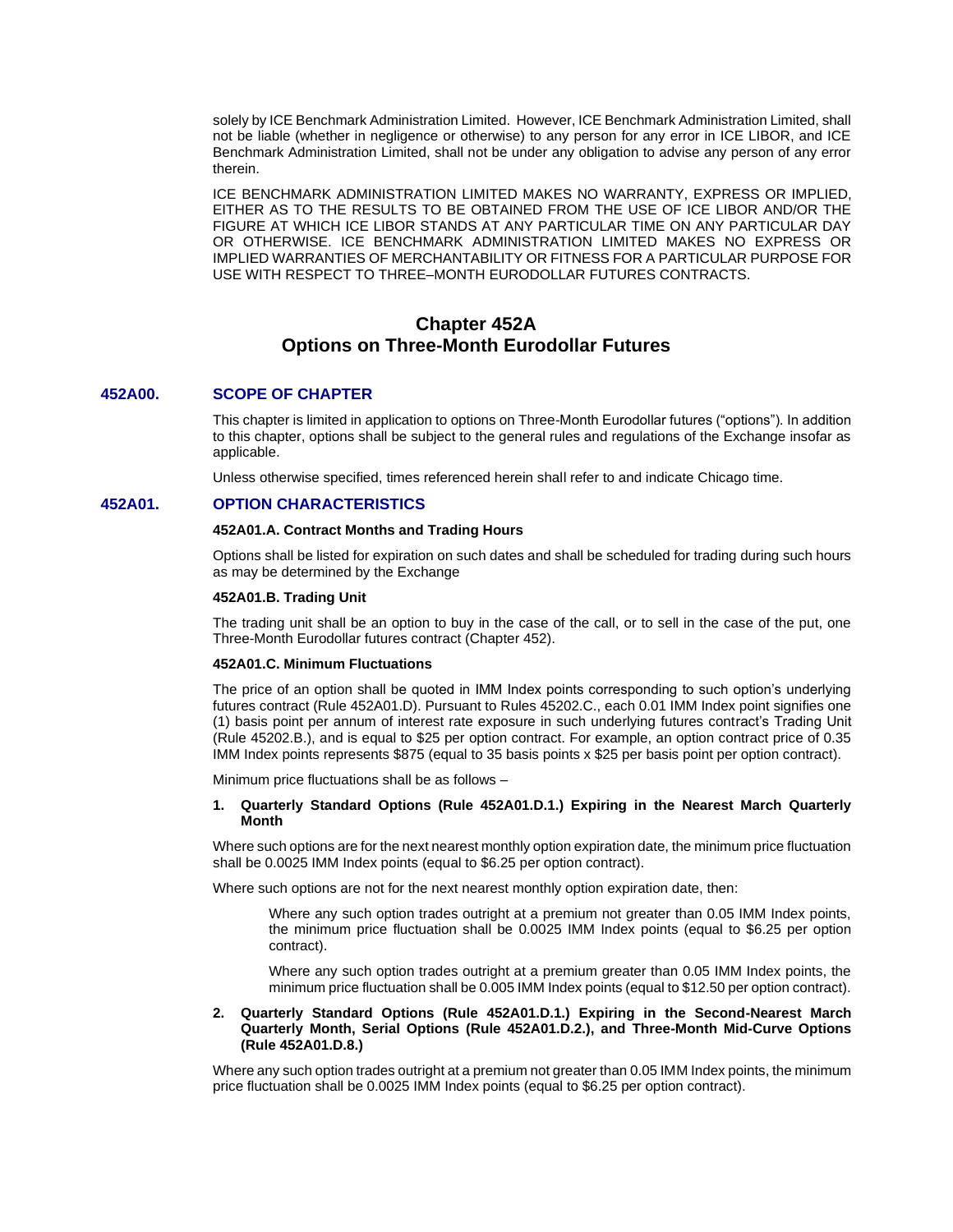Where any such option trades outright at a premium greater than 0.05 IMM Index points, the minimum price fluctuation shall be 0.005 IMM Index points (equal to \$12.50 per option contract).

### **3. All Other Quarterly Standard Options (Rule 452A01.D.1.) and All Other Mid-Curve Options (Rules 452A01.D.3. through 452A01.D.7., 452A01.D.9., and 452A01.D.10.)**

For all Quarterly Standard options other than those that expire in the nearest March Quarterly month or the second-nearest March Quarterly month, and for all Mid-Curve options other than Three-Month Mid-Curve options, the minimum price fluctuation shall be 0.005 IMM Index points (equal to \$12.50 per option contract), provided that trade may occur at a price level of 0.0025 IMM Index point (equal to \$6.25 per option contract), whether or not such trade results in liquidation of positions for both parties to such trade.

#### **4. Option Spreads and Combinations**

All option spreads and combinations shall trade in minimum price increments of 0.005 IMM Index points, subject to the following exceptions:

- (a) An option spread or combination may trade in minimum price increments of 0.0025 IMM Index points if (i) such option spread or combination comprises only Quarterly Standard Options Expiring in the Nearest March Quarterly Month (Rule 452A01.C.1.), and (ii) all such options are for the nearest monthly option expiration date.
- (b) An option spread or combination may trade in minimum price increments of 0.0025 IMM Index points if such option spread or combination (i) trades at a net premium not greater than 0.05 IMM Index points and not less than -0.05 IMM Index points and (ii) comprises only such options as are specified in Rule 452A01.C.1. and/or 452A01.C.2.

For the avoidance of doubt, any option spread or combination that comprises one or more options specified in Rule 452A01.C.3. shall trade in minimum price increments of 0.005 IMM Index points.

For the purpose of Rule 813 for Settlement Prices, the minimum price fluctuation for all options shall be 0.0025 IMM Index point (equal to \$6.25 per option contract).

Where the price of an option is quoted in volatility terms, the minimum fluctuation shall be 0.05 percent.

**452A01.D. Underlying Futures Contracts**

#### **1. Options in the March Quarterly Cycle ("Quarterly Standard Options")**

For options that expire in any month in the March quarterly cycle (i.e., March, June, September, and December), except for those Mid-Curve options specified in Paragraphs 3, 4, 5, 6, 7, 8, 9, or 10 of this Rule, the underlying futures contract is for the month in which such options expire. For example, for a given year, the underlying futures contract for an option that expires in March is the March futures contract.

#### **2. Options Not in the March Quarterly Cycle ("Serial Options")**

For options that expire in any month other than those in the March quarterly cycle, (i.e., January, February, April, May, July, August, October, and November), except for those Mid-Curve options specified in Paragraphs 3, 4, 5, 6, 7, 8, 9, or 10 of this Rule, the underlying futures contract is for the next month in the March quarterly cycle that is nearest the expiration of such options. For example, for a given year, the underlying futures contract for such options that expire in January or February is the March futures contract.

#### **3. One-Year Mid-Curve Options**

#### One-Year Mid-Curve Options in the March Quarterly Cycle ("Quarterly One-Year Mid-Curve Options")

For One-Year Mid-Curve options that expire in any month in the March quarterly cycle, the underlying futures contract is the futures contract that expires 12 calendar months after the month in which such options expire.

#### One-Year Mid-Curve Options Not in the March Quarterly Cycle ("Serial One-Year Mid-Curve Options")

For Serial One-Year Mid-Curve Options that expire in any month other than those in the March quarterly cycle, the underlying futures contract is the futures contract that expires 12 calendar months from the next March quarterly month that is nearest to the expiration of such options. For example, the underlying futures contract for the Serial One-Year Mid-Curve options that expire in January or February of a given year is the March futures contract that expires one year hence.

#### Weekly One-Year Mid-Curve Options

For Weekly One-Year Mid-Curve Options, the underlying futures contract is the futures contract that expires 12 calendar months from the next March quarterly month that is nearest to the expiration of such options.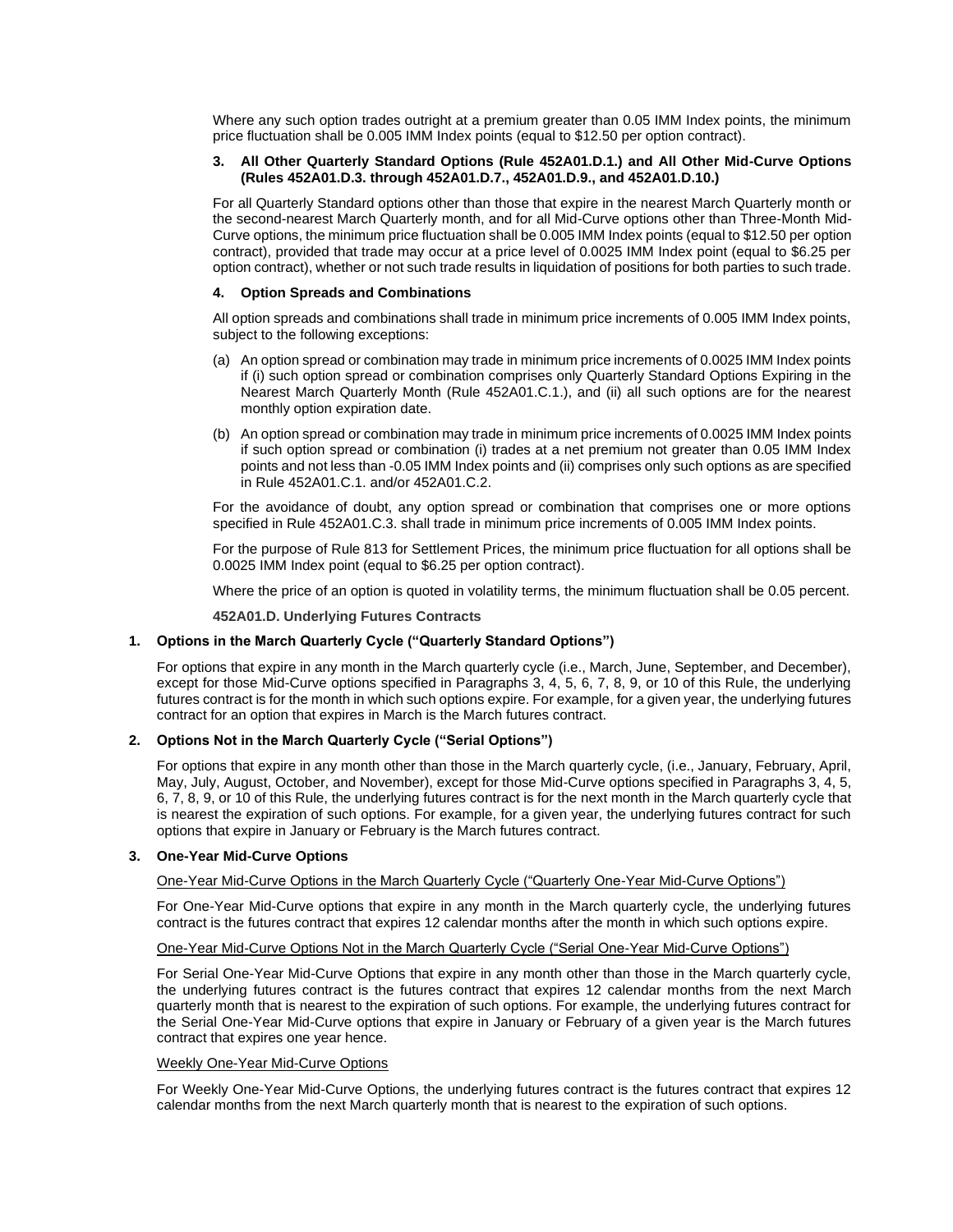# **4. Two-Year Mid-Curve Options**

# Two-Year Mid-Curve Options in the March Quarterly Cycle ("Quarterly Two-Year Mid-Curve Options")

For Two-Year Mid-Curve options that expire in any month in the March quarterly cycle, the underlying futures contract is the futures contract that expires 24 calendar months after the month in which such options expire.

#### Two-Year Mid-Curve Options Not in the March Quarterly Cycle ("Serial Two-Year Mid-Curve Options")

For Serial Two-Year Mid-Curve Options that expire in any month other than those in the March quarterly cycle, the underlying futures contract is the futures contract that expires 24 calendar months from the next March quarterly month that is nearest to the expiration of such options. For example, the underlying futures contract for the Serial Two-Year Mid-Curve options that expire in January or February of a given year is the March futures contract that expires two years hence.

#### Weekly Two-Year Mid-Curve Options

For Weekly Two-Year Mid-Curve Options, the underlying futures contract is the futures contract that expires 24 calendar months from the next March quarterly month that is nearest to the expiration of such options.

#### **5. Three-Year Mid-Curve Options**

#### Three-Year Mid-Curve Options in the March Quarterly Cycle ("Quarterly Three-Year Mid-Curve Options")

For Three-Year Mid-Curve options that expire in any month in the March quarterly cycle, the underlying futures contract is the futures contract that expires 36 calendar months after the month in which such options expire.

# Three-Year Mid-Curve Options Not in the March Quarterly Cycle ("Serial Three-Year Mid-Curve Options")

For Serial Three-Year Mid-Curve Options that expire in any month other than those in the March quarterly cycle, the underlying futures contract is the futures contract that expires 36 calendar months from the next March quarterly month that is nearest to the expiration of such options. For example, the underlying futures contract for the Serial Three-Year Mid-Curve options that expire in January or February of a given year is the March futures contract that expires three years hence.

#### Weekly Three-Year Mid-Curve Options

For Weekly Three-Year Mid-Curve Options, the underlying futures contract is the futures contract that expires 36 calendar months from the next March quarterly month that is nearest to the expiration of such options.

#### **6. Four-Year Mid-Curve Options**

### Four-Year Mid-Curve Options in the March Quarterly Cycle ("Quarterly Four-Year Mid-Curve Options")

For Four-Year Mid-Curve options that expire in any month in the March quarterly cycle, the underlying futures contract is the futures contract that expires 48 calendar months after the month in which such options expire.

# Four-Year Mid-Curve Options Not in the March Quarterly Cycle ("Serial Four-Year Mid-Curve Options")

For Serial Four-Year Mid-Curve Options that expire in any month other than those in the March quarterly cycle, the underlying futures contract is the futures contract that expires 48 calendar months from the next March quarterly month that is nearest to the expiration of such options. For example, the underlying futures contract for the Serial Four-Year Mid-Curve options that expire in January or February of a given year is the March futures contract that expires four years hence.

#### Weekly Four-Year Mid-Curve Options

For Weekly Four-Year Mid-Curve Options, the underlying futures contract is the futures contract that expires 48 calendar months from the next March quarterly month that is nearest to the expiration of such options.

#### **7. Five-Year Mid-Curve Options**

# Five-Year Mid-Curve Options in the March Quarterly Cycle ("Quarterly Five-Year Mid-Curve Options")

For Five-Year Mid-Curve options that expire in any month in the March quarterly cycle, the underlying futures contract is the futures contract that expires 60 calendar months after the month in which such options expire.

### Five-Year Mid-Curve Options Not in the March Quarterly Cycle ("Serial Five-Year Mid-Curve Options")

For Serial Five-Year Mid-Curve Options that expire in any month other than those in the March quarterly cycle, the underlying futures contract is the futures contract that expires 60 calendar months from the next March quarterly month that is nearest to the expiration of such options. For example, the underlying futures contract for the Serial Five-Year Mid-Curve options that expire in January or February of a given year is the March futures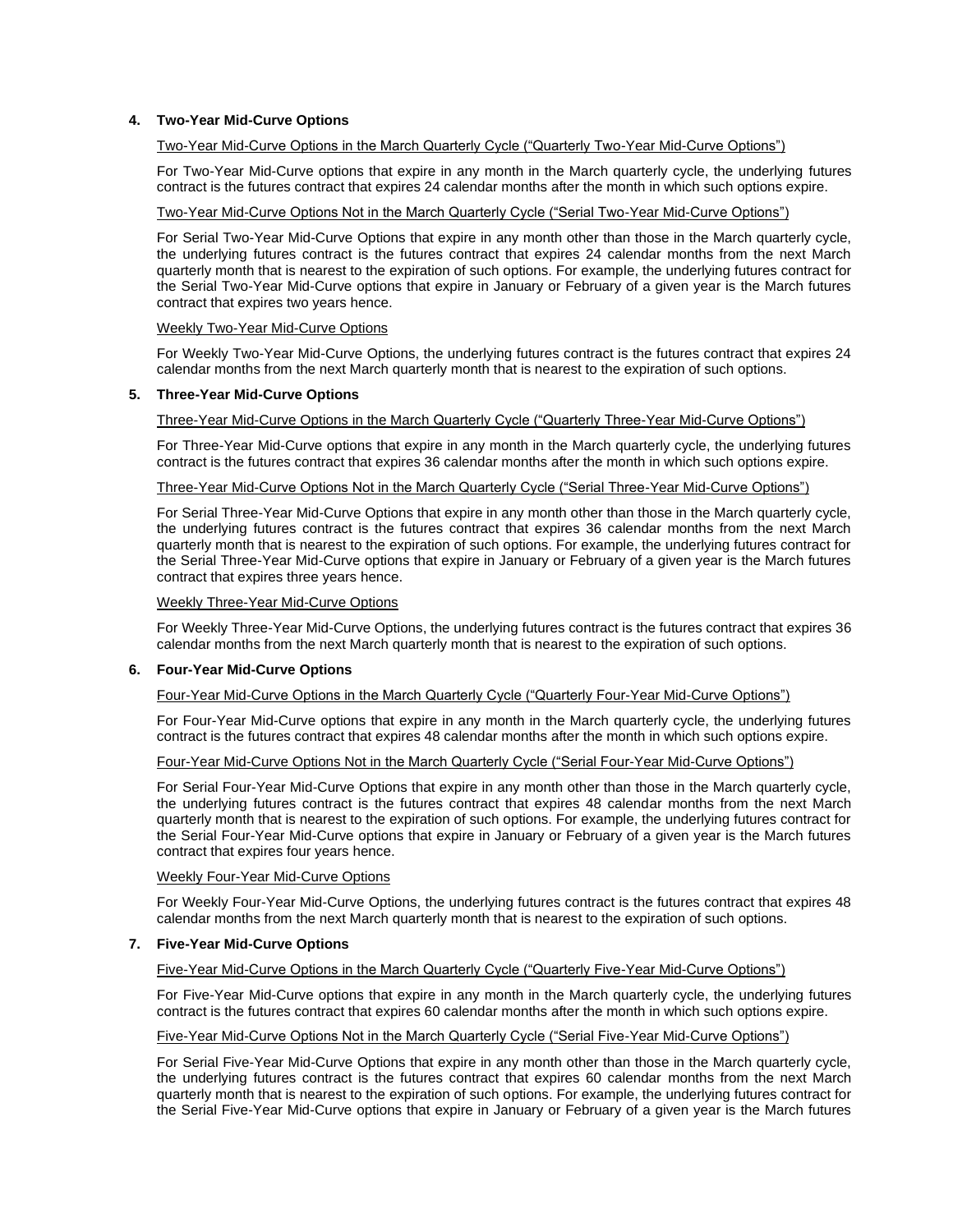contract that expires five years hence.

# Weekly Five-Year Mid-Curve Options

For Weekly Five-Year Mid-Curve Options, the underlying futures contract is the futures contract that expires 60 calendar months from the next March quarterly month that is nearest to the expiration of such options.

#### **8. Three-Month Mid-Curve Options**

Three-Month Mid-Curve Options in the March Quarterly Cycle ("Quarterly Three-Month Mid-Curve Options")

For Three-Month Mid-Curve options that expire in any month in the March quarterly cycle, the underlying futures contract is the futures contract that expires 3 calendar months after the month in which such options expire.

#### Three-Month Mid-Curve Options Not in the March Quarterly Cycle ("Serial Three-Month Mid-Curve Options")

For Serial Three-Month Mid-Curve Options that expire in any month other than those in the March quarterly cycle, the underlying futures contract is the futures contract that expires 3 calendar months from the next March quarterly month that is nearest to the expiration of such options. For example, for a given year, the underlying futures contract for the Serial Three-Month Mid-Curve options that expire in January or February is the June futures contract.

# **9. Six-Month Mid-Curve Options**

Six-Month Mid-Curve Options in the March Quarterly Cycle ("Quarterly Six-Month Mid-Curve Options")

For Six-Month Mid-Curve options that expire in any month in the March quarterly cycle, the underlying futures contract is the futures contract that expires 6 calendar months after the month in which such options expire.

# Six-Month Mid-Curve Options Not in the March Quarterly Cycle ("Serial Six-Month Mid-Curve Options")

For Serial Six-Month Mid-Curve Options that expire in any month other than those in the March quarterly cycle, the underlying futures contract is the futures contract that expires 6 calendar months from the next March quarterly month that is nearest to the expiration of such options. For example, for a given year, the underlying futures contract for the Serial Six-Month Mid-Curve options that expire in January or February is the September futures contract.

#### **10. Nine-Month Mid-Curve Options**

Nine-Month Mid-Curve Options in the March Quarterly Cycle ("Quarterly Nine-Month Mid-Curve Options")

For Nine-Month Mid-Curve options that expire in any month in the March quarterly cycle, the underlying futures contract is the futures contract that expires 9 calendar months after the month in which such options expire.

#### Nine-Month Mid-Curve Options Not in the March Quarterly Cycle ("Serial Nine-Month Mid-Curve Options")

For Serial Nine-Month Mid-Curve Options that expire in any month other than those in the March quarterly cycle, the underlying futures contract is the futures contract that expires 9 calendar months from the next March quarterly month that is nearest to the expiration of such options. For example, for a given year, the underlying futures contract for the Serial Nine-Month Mid-Curve options that expire in January or February is the December futures contract.

#### **452A01.E. Exercise Prices**

# **1. Twenty-Five Point Exercise Prices**

For options for a given expiration date that are exercisable into a given underlying futures contract, exercise prices shall be stated in terms of the IMM Index for such underlying futures contract and shall be stated in intervals whose last two digits are 00, 25, 50, or 75 ("twenty-five point exercise prices") for all IMM Index levels, e.g., 88.00, 88.25, 88.50, 88.75.

The Exchange shall list put and call options for trading at the exercise price that is nearest the previous day's settlement price of such underlying futures contract ("at-the-money exercise price") and at all eligible exercise prices in a range from 5.50 IMM Index points above to 5.50 IMM Index points below such at-the-money exercise price. Thereafter until termination of trading in such options, the Exchange shall ensure that put and call options are listed for trading on each day at all eligible exercise prices in a range from 5.50 IMM Index points above to 5.50 IMM Index points below the at-the-money exercise price for such underlying futures contract. New options may be listed for trading up to and including the termination of trading.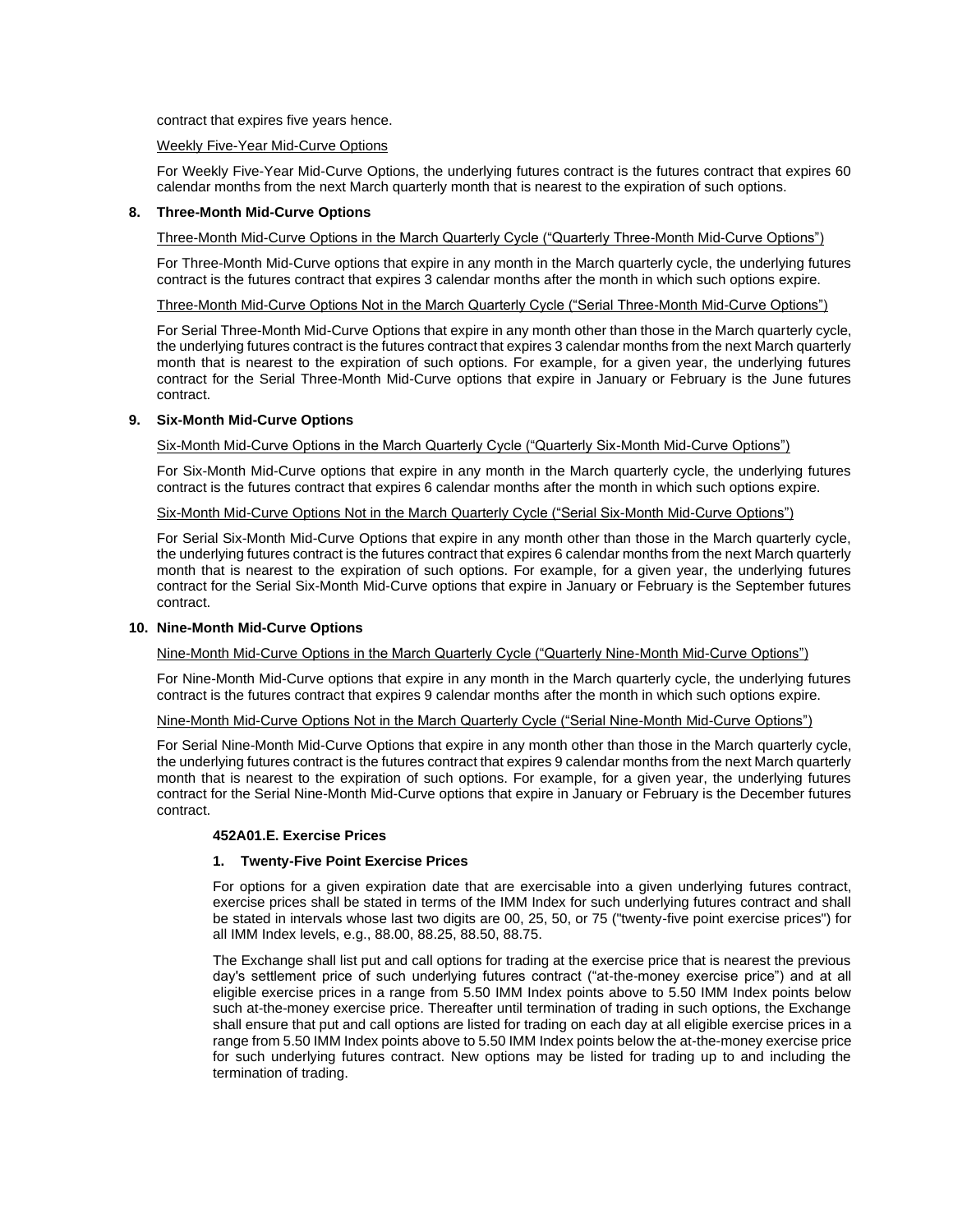# **2. Special Listings of 12.5 Point Exercise Prices**

For options for a given expiration date that are exercisable into a given underlying futures contract, with the exception of certain option expiries with 6.25 Point Exercise Prices (Rule 452A01.E.3.), additional exercise prices shall be stated in intervals whose last three digits are 12.5, 37.5, 62.5, or 87.5 ("12.5 point exercise prices") for all IMM Index levels, e.g., 93.125, 93.375, 93.625, 93.875.

The Exchange shall ensure that put and call options are listed for trading on each day at all such 12.5 point exercise prices in a range from 1.50 IMM Index points above to 1.50 IMM Index points below the at-the-money exercise price for such underlying futures contract.

#### **3. Special Listings of 6.25 Point Exercise Prices**

From time to time as determined by the Exchange, additional exercise prices for selected expiries will be made available in intervals whose last four digits are 06.25, 12.50, 18.75, 31.25, 37.50, 43.75, 56.25, 62.50, 68.75, 81.25, 87.50, or 93.75 ("6.25 point exercise prices") for all IMM Index levels, e.g., 93.0625, 93.1250, 93.1875, 93.3125, 93.3750, 93.4375, 93.5625, 93.6250, 93.6875, 93.8125, 93.8750, 93.9375.

Until termination of trading in such options, the Exchange shall ensure that put and call options are listed for trading on each day at all such 6.25 point exercise prices in a range from 1.50 IMM Index points above to 1.50 IMM Index points below the at-the-money exercise price for such underlying futures contract.

#### **4. Dynamically-Listed Exercise Prices**

Upon demand and at the discretion of the Exchange, a new option contract with an out-of-current- range exercise price may be added, on an as-soon-as-possible basis, provided that the last two digits of the exercise price of such newly added option contract must be 00, 25, 50, or 75 (e.g., 88.00, 88.25, 88.50, 88.75).

The Exchange may modify the provisions governing the establishment of exercise prices as it deems appropriate.

#### **452A01.F. Position Limits, Exemptions, Position Accountability and Reportable Levels**

The applicable position limits and/or accountability levels, in addition to the reportable levels, are set forth in the Position Limit, Position Accountability and Reportable Level Table in the Interpretations & Special Notices Section of Chapter 5.

A Person seeking an exemption from position limits for bona fide commercial purposes shall apply to the Market Regulation Department on forms provided by the Exchange, and the Market Regulation Department may grant qualified exemptions in its sole discretion. Refer to Rule 559 for requirements concerning the aggregation of positions and allowable exemptions from the specified position limits.

#### **452A01.G. Special Price Fluctuation Limits**

At the commencement of each trading day, the contract shall be subject to special price fluctuation limits as set forth in Rule 589 and in the Special Price Fluctuation Limits Table in the Interpretations & Special Notices Section of Chapter 5.

#### **452A01.H-I. [Reserved]**

#### **452A01.J. Termination of Trading**

#### **1. Quarterly Standard Options**

Trading in any Quarterly Standard Option shall terminate at the same date and time as the underlying futures contract for such Quarterly Standard Option.

#### **2. Serial Options**

Trading in any Serial Option shall terminate at the close of trading on the Friday preceding the third Wednesday of the month in which such option expires. If such Friday is a scheduled Exchange holiday, then trading shall terminate on the immediately preceding Business Day. In the event that the underlying futures market for such Serial Option does not open on the day scheduled for termination of trading in such option, then trading in such option shall be extended to the next day on which the underlying futures market is open for trading.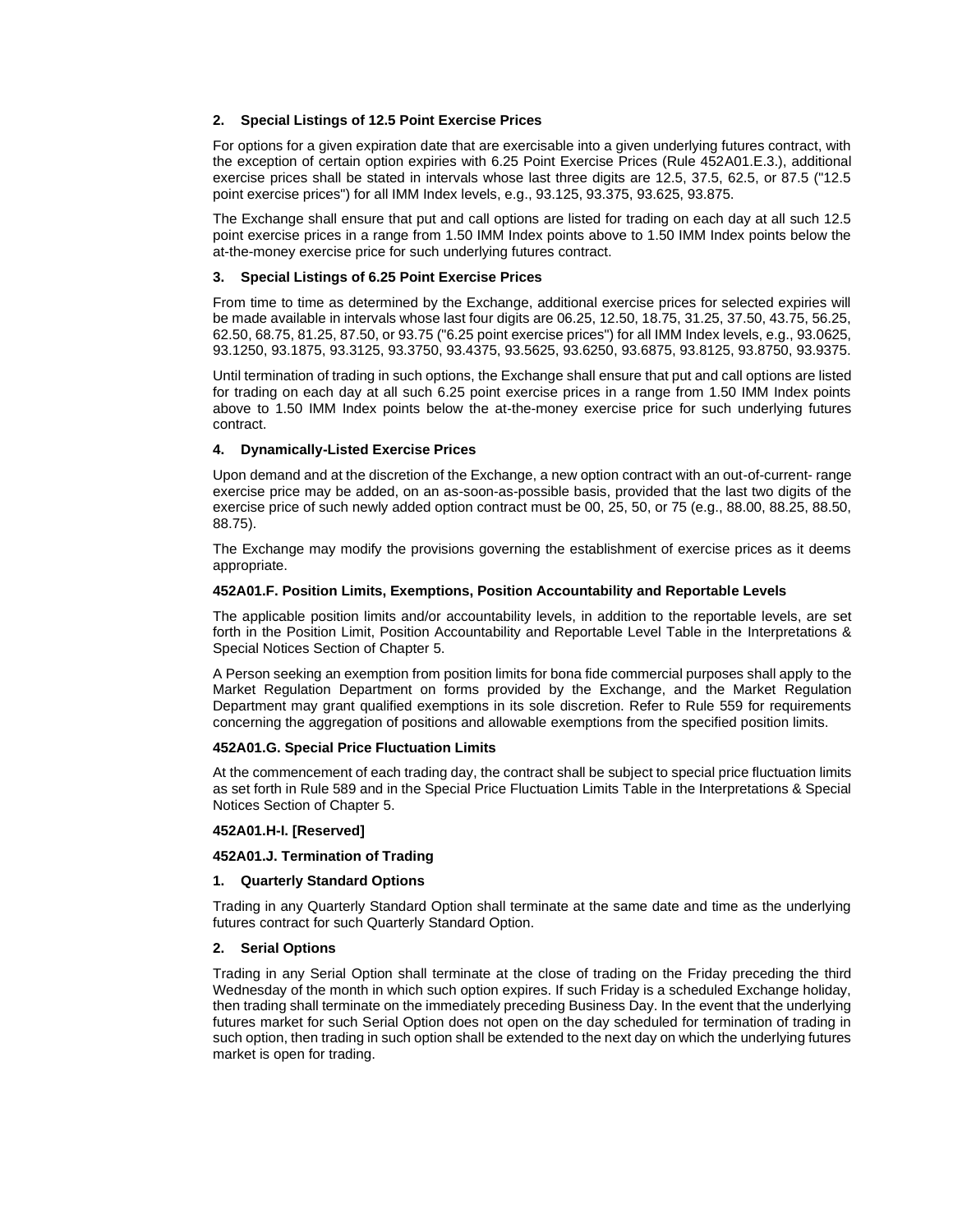#### **3. Mid-Curve Options**

Trading in any Quarterly Mid-Curve Option or any Serial Mid-Curve option shall terminate at the close of trading on the Friday preceding the third Wednesday of the calendar month in which such option expires. If such Friday is a scheduled Exchange holiday, then trading shall terminate on the immediately preceding Business Day. In the event that the underlying futures market for such Mid-Curve option does not open on the day scheduled for termination of trading in such option, then trading in such option shall be extended to the next day on which the underlying futures market is open for trading.

Trading in Weekly Mid-Curve options shall terminate at the close of trading on those Fridays that are not also scheduled for termination of trading in Quarterly Mid-Curve Options or Serial Mid-Curve Options. If such Friday is a scheduled Exchange holiday, then trading in Weekly Mid-Curve options shall terminate on the immediately preceding Business Day. In the event that the underlying futures market for any such Weekly Mid-Curve option does not open on the day scheduled for termination of trading in such option, then trading in such option shall be extended to the next day on which the underlying futures market is open for trading.

#### **452A01.K. [Reserved]**

# **452A02. EXERCISE AND ASSIGNMENT**

In addition to the applicable procedures and requirements of Chapter 7, the following shall apply to the exercise of Eurodollar options.

#### **452A02.A. Exercise of Option by Buyer**

An option may be exercised by the buyer on any Business Day that the option is traded. To exercise an option, the clearing member representing the buyer shall present an exercise notice to the Clearing House by 5:30 p.m. on the day of exercise.

An option that is in-the-money and has not been liquidated or exercised prior to the termination of trading in such option shall be exercised automatically, in the absence of contrary instructions delivered to the Clearing House no later than 5:30 p.m. on the last day of trading by the clearing member representing the option buyer. An option is in the money if the settlement price of the underlying futures contract at the termination of trading lies above the exercise price in the case of a call, or lies below the exercise price in the case of a put.

Corrections to option exercises may be accepted by the Clearing House after the 5:30 p.m. deadline and up to the beginning of final option expiration processing, provided that such corrections are necessary due to; (1) a bona fide clerical error, (2) an unreconciled Exchange option transaction(s), or (3) an extraordinary circumstance where the clearing firm and customer are unable to communicate final option exercise instructions prior to the deadline. The decision whether a correction is acceptable will be made by the President of the Clearing House, or the President's designee, and such decision will be final.

#### **452A02.B. Assignment**

Exercise notices accepted by the Clearing House shall be assigned through a process of random selection to clearing members with open short positions in the same series. A clearing member to which an exercise notice is assigned shall be notified thereof as soon as practicable after such notice is assigned by the Clearing House, but not later than 45 minutes before the opening of Regular Trading Hours in the underlying futures contract on the following Business Day.

The clearing member assigned an exercise notice shall be assigned a short position in the underlying futures contract if a call is exercised or a long position if a put is exercised. The clearing member representing the option buyer shall be assigned a long position in the underlying futures contract if a call is exercised and a short position if a put is exercised.

All such futures positions shall be assigned at a price equal to the exercise price of the option and shall be marked to market in accordance with Rule 814 on the Trading Day of acceptance by the Clearing House of the exercise notice.

# **452A03. [RESERVED]**

# **452A04. FALLBACK EVENT WITH RESPECT TO THREE-MONTH EURODOLLAR FUTURES**

#### **452A04.A. Fallback Event with Respect to Three-Month Eurodollar Futures**

In the event of a fallback event with respect to Three-Month Eurodollar futures contracts where the Exchange implements the Fallback Procedure in Rule 45236.C, on the Eurodollar Fallback Effective